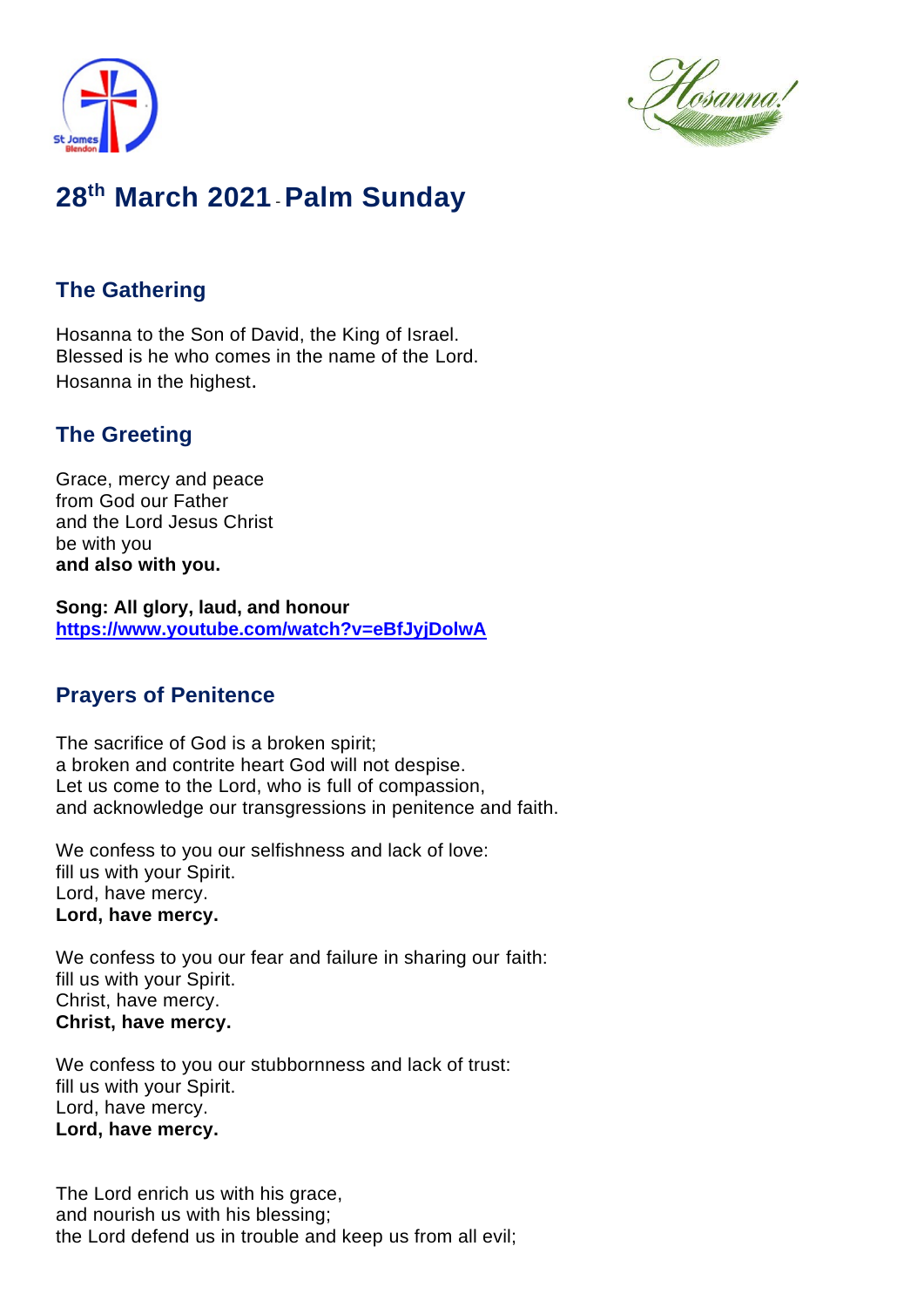the Lord accept our prayers, and absolve us from our offences, for the sake of Jesus Christ, our Saviour. **Amen.**

## **Collect**

Almighty and everlasting God, who in your tender love towards the human race sent your Son our Saviour Jesus Christ to take upon him our flesh and to suffer death upon the cross: grant that we may follow the example of his patience and humility, and also be made partakers of his resurrection; through Jesus Christ your Son our Lord, who is alive and reigns with you, in the unity of the Holy Spirit, one God, now and for ever. **Amen.**

## **The Liturgy of the Word**

### **Isaiah 50:4-9a**

**<sup>4</sup>** The Sovereign LORD has given me a well-instructed tongue, to know the word that sustains the weary. He wakens me morning by morning, wakens my ear to listen like one being instructed. **<sup>5</sup>** The Sovereign LORD has opened my ears; I have not been rebellious, I have not turned away. **6** I offered my back to those who beat me, my cheeks to those who pulled out my beard; I did not hide my face from mocking and spitting. **<sup>7</sup>** Because the Sovereign LORD helps me, I will not be disgraced. Therefore have I set my face like flint, and I know I will not be put to shame. **<sup>8</sup>** He who vindicates me is near. Who then will bring charges against me? Let us face each other! Who is my accuser? Let him confront me! **9** It is the Sovereign LORD who helps me. Who will condemn me?

*This is the word of the Lord. Thanks be to God.*

## **Psalm 31:9-16**

**<sup>9</sup>** Be merciful to me, LORD, for I am in distress; my eyes grow weak with sorrow,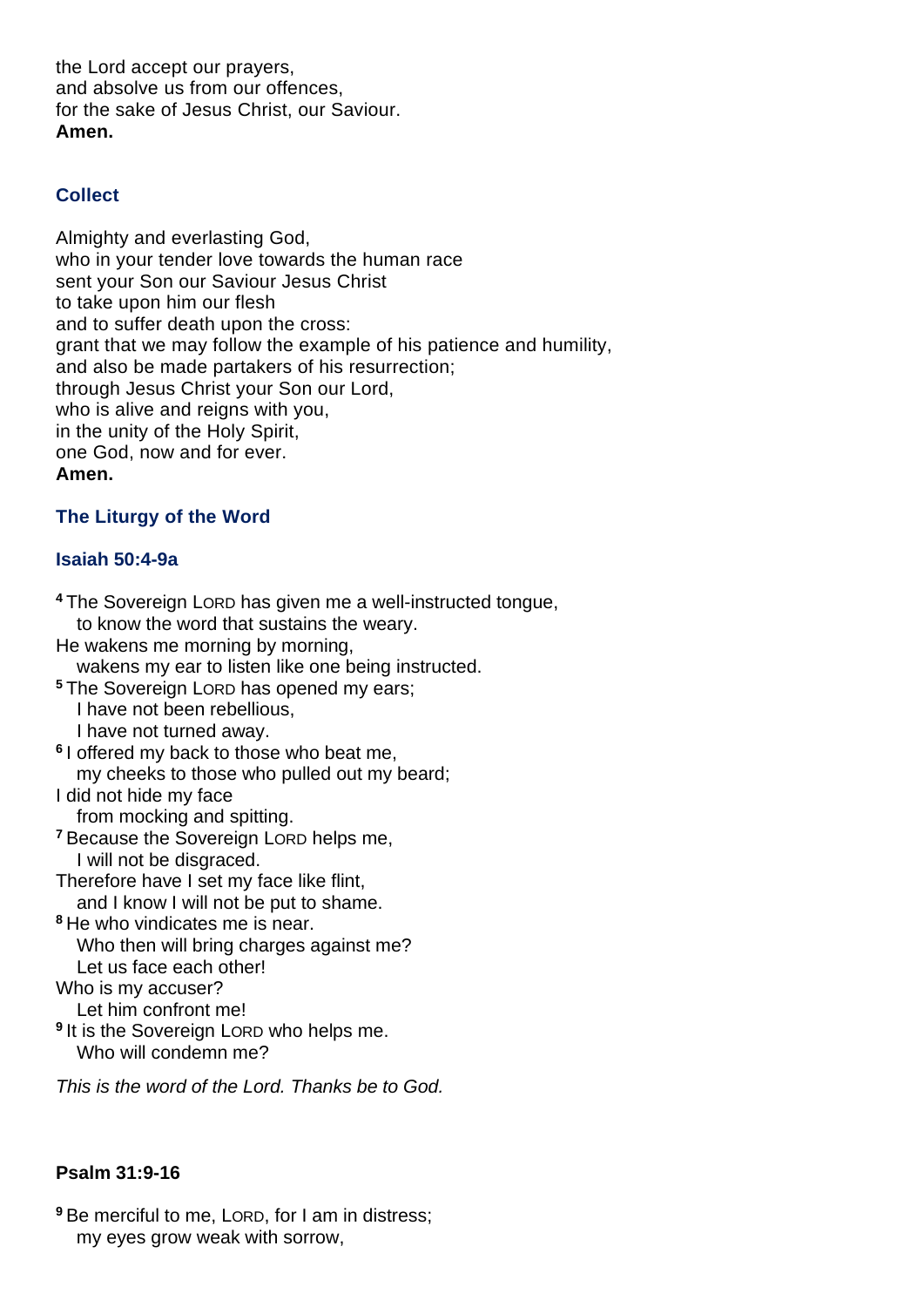my soul and body with grief.

- **<sup>10</sup>** My life is consumed by anguish
	- and my years by groaning;
- my strength fails because of my affliction, and my bones grow weak.
- **<sup>11</sup>** Because of all my enemies,

 I am the utter contempt of my neighbours and an object of dread to my closest friends –

those who see me on the street flee from me.

**<sup>12</sup>** I am forgotten as though I were dead; I have become like broken pottery.

**<sup>13</sup>** For I hear many whispering, 'Terror on every side!'

- They conspire against me
- and plot to take my life. **<sup>14</sup>** But I trust in you, LORD;

I say, 'You are my God.'

**<sup>15</sup>** My times are in your hands; deliver me from the hands of my enemies, from those who pursue me.

**<sup>16</sup>** Let your face shine on your servant; save me in your unfailing love. *This is the word of the Lord. Thanks be to God.*

# **Philippians 2:5-11**

**5** In your relationships with one another, have the same mindset as Christ Jesus:

**<sup>6</sup>** who, being in very nature God,

did not consider equality with God something to be used to his own advantage;

- **7** rather, he made himself nothing by taking the very nature of a servant, being made in human likeness.
- **<sup>8</sup>** And being found in appearance as a man, he humbled himself
	- by becoming obedient to death –
- even death on a cross! **<sup>9</sup>** Therefore God exalted him to the highest place
- and gave him the name that is above every name,
- **<sup>10</sup>** that at the name of Jesus every knee should bow, in heaven and on earth and under the earth,
- **<sup>11</sup>** and every tongue acknowledge that Jesus Christ is Lord, to the glory of God the Father.

*This is the word of the Lord. Thanks be to God.* 

## **Song: Hosanna, hosanna**

**https://www.youtube.com/watch?v=dAiBntMtViY**

## **Gospel Reading**

Hear the Gospel of our Lord Jesus Christ according to Mark. Glory to you, O Lord.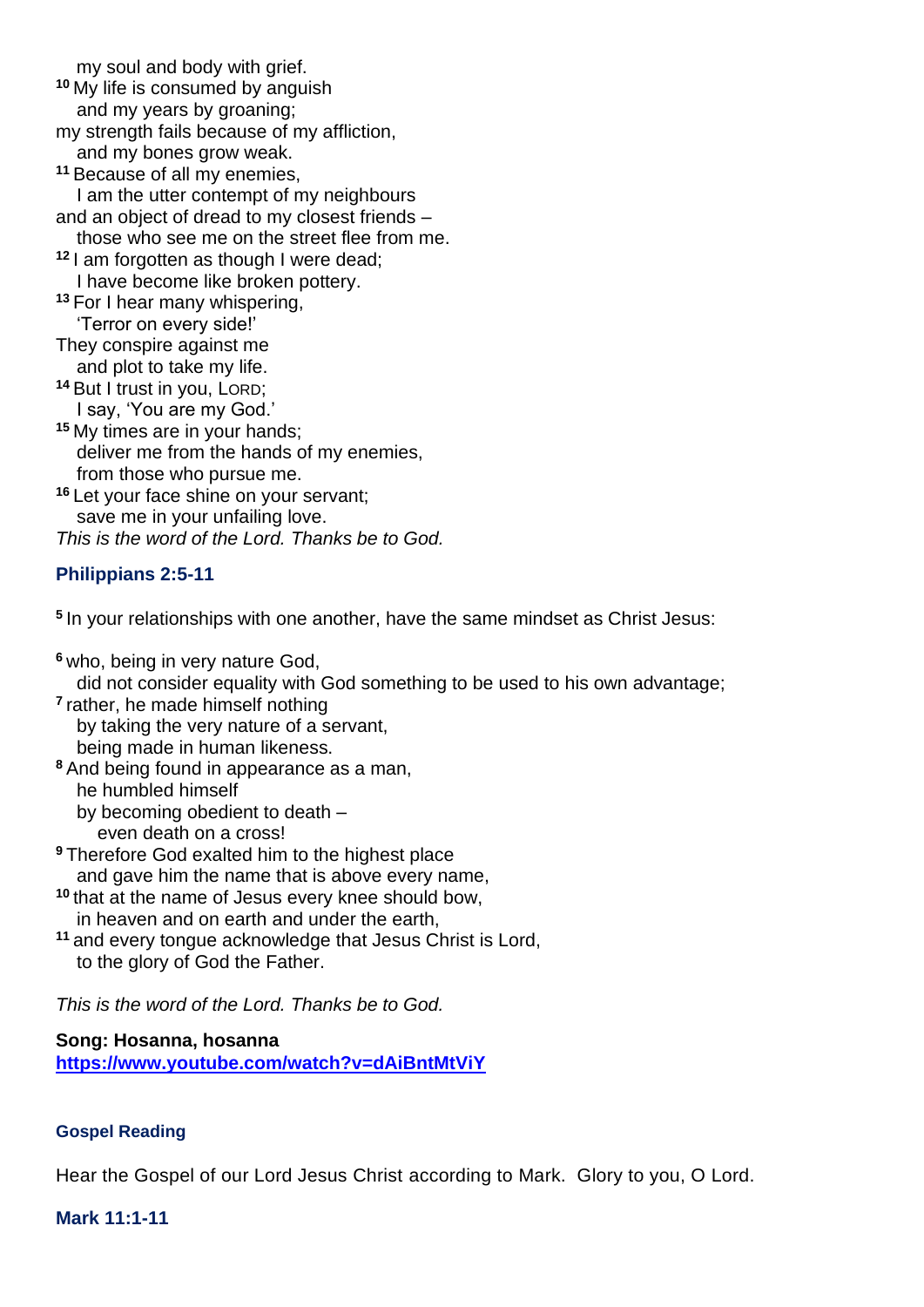**11** As they approached Jerusalem and came to Bethphage and Bethany at the Mount of Olives, Jesus sent two of his disciples, **<sup>2</sup>** saying to them, 'Go to the village ahead of you, and just as you enter it, you will find a colt tied there, which no one has ever ridden. Untie it and bring it here. **<sup>3</sup>** If anyone asks you, "Why are you doing this?" say, "The Lord needs it and will send it back here shortly."'

**<sup>4</sup>** They went and found a colt outside in the street, tied at a doorway. As they untied it, **<sup>5</sup>** some people standing there asked, 'What are you doing, untying that colt?' **<sup>6</sup>** They answered as Jesus had told them to, and the people let them go. **<sup>7</sup>** When they brought the colt to Jesus and threw their cloaks over it, he sat on it. **<sup>8</sup>** Many people spread their cloaks on the road, while others spread branches they had cut in the fields. **<sup>9</sup>** Those who went ahead and those who followed shouted,

'Hosanna!''Blessed is he who comes in the name of the Lord!'

**<sup>10</sup>** 'Blessed is the coming kingdom of our father David!'

'Hosanna in the highest heaven!'

**<sup>11</sup>** Jesus entered Jerusalem and went into the temple courts. He looked around at everything, but since it was already late, he went out to Bethany with the Twelve.

*This is the Gospel of the Lord. Praise to you, O Christ.*

### **The Passion Read – Mark 15**

Very early in the morning, the chief priests, with the elders, the teachers of the law and the whole Sanhedrin, made their plans. So they bound Jesus, led him away and handed him over to Pilate.

**2** 'Are you the king of the Jews?' asked Pilate.

'You have said so,' Jesus replied.

**<sup>3</sup>** The chief priests accused him of many things. **<sup>4</sup>** So again Pilate asked him, 'Aren't you going to answer? See how many things they are accusing you of.'

**<sup>5</sup>** But Jesus still made no reply, and Pilate was amazed.

**<sup>6</sup>** Now it was the custom at the festival to release a prisoner whom the people requested. **<sup>7</sup>** A man called Barabbas was in prison with the rebels who had committed murder in the uprising. **<sup>8</sup>** The crowd came up and asked Pilate to do for them what he usually did.

**9** 'Do you want me to release to you the king of the Jews?' asked Pilate, **<sup>10</sup>** knowing it was out of self-interest that the chief priests had handed Jesus over to him. **<sup>11</sup>** But the chief priests stirred up the crowd to get Pilate to release Barabbas instead.

**<sup>12</sup>** 'What shall I do, then, with the one you call the king of the Jews?' Pilate asked them.

**<sup>13</sup>** 'Crucify him!' they shouted.

**<sup>14</sup>** 'Why? What crime has he committed?' asked Pilate.

But they shouted all the louder, 'Crucify him!'

**<sup>15</sup>** Wanting to satisfy the crowd, Pilate released Barabbas to them. He had Jesus flogged, and handed him over to be crucified.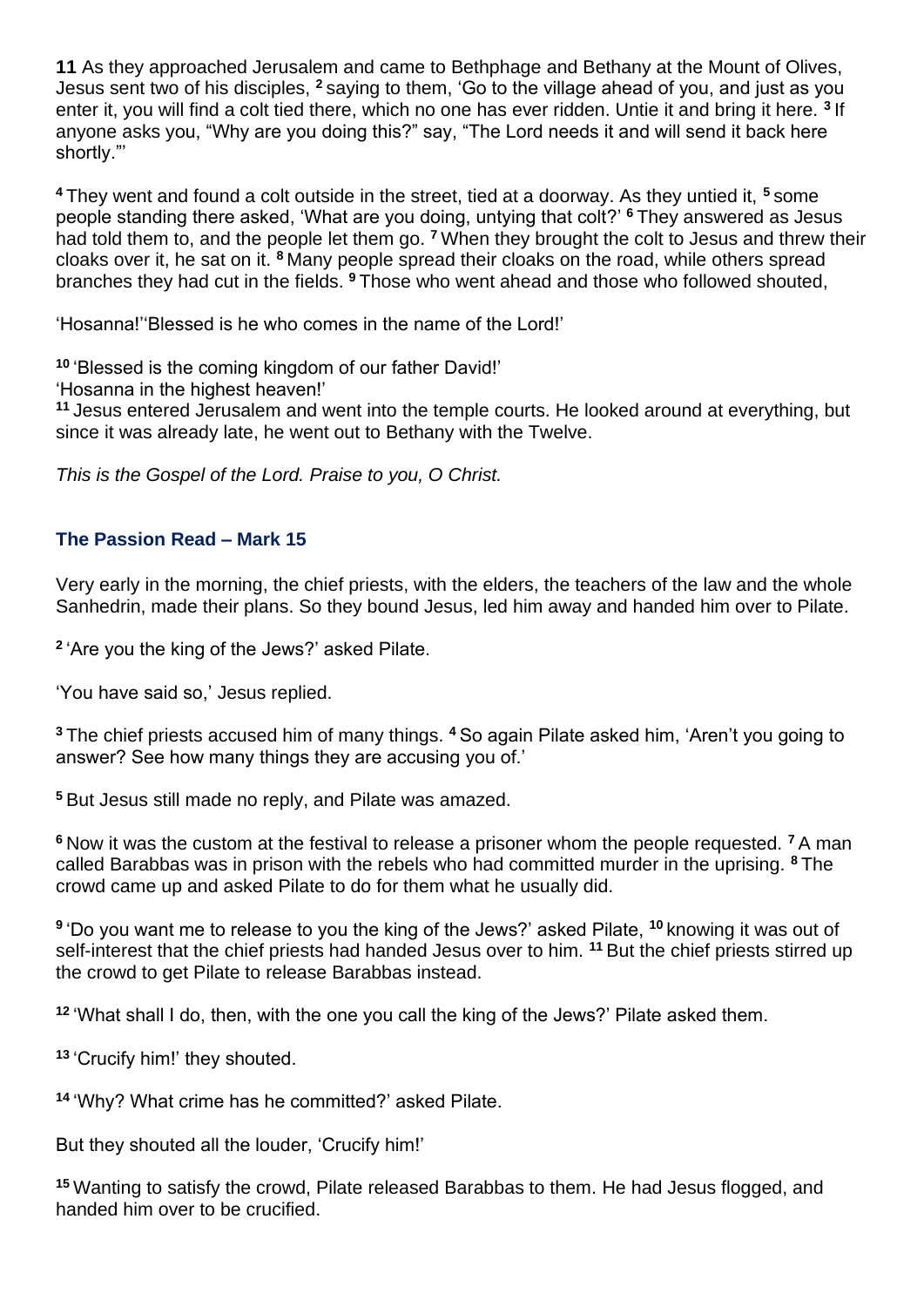**<sup>16</sup>** The soldiers led Jesus away into the palace (that is, the Praetorium) and called together the whole company of soldiers. **<sup>17</sup>** They put a purple robe on him, then twisted together a crown of thorns and set it on him. **<sup>18</sup>** And they began to call out to him, 'Hail, king of the Jews!' **<sup>19</sup>** Again and again they struck him on the head with a staff and spat on him. Falling on their knees, they paid homage to him. **<sup>20</sup>** And when they had mocked him, they took off the purple robe and put his own clothes on him. Then they led him out to crucify him.

**<sup>21</sup>** A certain man from Cyrene, Simon, the father of Alexander and Rufus, was passing by on his way in from the country, and they forced him to carry the cross. **<sup>22</sup>** They brought Jesus to the place called Golgotha (which means 'the place of the skull'). **<sup>23</sup>** Then they offered him wine mixed with myrrh, but he did not take it. **<sup>24</sup>** And they crucified him. Dividing up his clothes, they cast lots to see what each would get.

**<sup>25</sup>** It was nine in the morning when they crucified him. **<sup>26</sup>** The written notice of the charge against him read: THE KING OF THE JEWS.

**<sup>27</sup>** They crucified two rebels with him, one on his right and one on his left. **<sup>29</sup>** Those who passed by hurled insults at him, shaking their heads and saying, 'So! You who are going to destroy the temple and build it in three days, **<sup>30</sup>** come down from the cross and save yourself!' **<sup>31</sup>** In the same way the chief priests and the teachers of the law mocked him among themselves. 'He saved others,' they said, 'but he can't save himself! **<sup>32</sup>** Let this Messiah, this king of Israel, come down now from the cross, that we may see and believe.' Those crucified with him also heaped insults on him.

**<sup>33</sup>** At noon, darkness came over the whole land until three in the afternoon. **<sup>34</sup>** And at three in the afternoon Jesus cried out in a loud voice, *'Eloi, Eloi, lema sabachthani?'* (which means 'My God, my God, why have you forsaken me?')

**<sup>35</sup>** When some of those standing near heard this, they said, 'Listen, he's calling Elijah.'

**<sup>36</sup>** Someone ran, filled a sponge with wine vinegar, put it on a staff, and offered it to Jesus to drink. 'Now leave him alone. Let's see if Elijah comes to take him down,' he said.

**<sup>37</sup>** With a loud cry, Jesus breathed his last.

**<sup>38</sup>** The curtain of the temple was torn in two from top to bottom. **<sup>39</sup>** And when the centurion, who stood there in front of Jesus, saw how he died, he said, 'Surely this man was the Son of God!'

**<sup>40</sup>** Some women were watching from a distance. Among them were Mary Magdalene, Mary the mother of James the younger and of Joseph, and Salome. **<sup>41</sup>** In Galilee these women had followed him and cared for his needs. Many other women who had come up with him to Jerusalem were also there.

**<sup>42</sup>** It was Preparation Day (that is, the day before the Sabbath). So as evening approached, **<sup>43</sup>** Joseph of Arimathea, a prominent member of the Council, who was himself waiting for the kingdom of God, went boldly to Pilate and asked for Jesus' body. **<sup>44</sup>** Pilate was surprised to hear that he was already dead. Summoning the centurion, he asked him if Jesus had already died. **<sup>45</sup>** When he learned from the centurion that it was so, he gave the body to Joseph. **<sup>46</sup>** So Joseph bought some linen cloth, took down the body, wrapped it in the linen, and placed it in a tomb cut out of rock. Then he rolled a stone against the entrance of the tomb. **<sup>47</sup>** Mary Magdalene and Mary the mother of Joseph saw where he was laid.

#### **Sermon**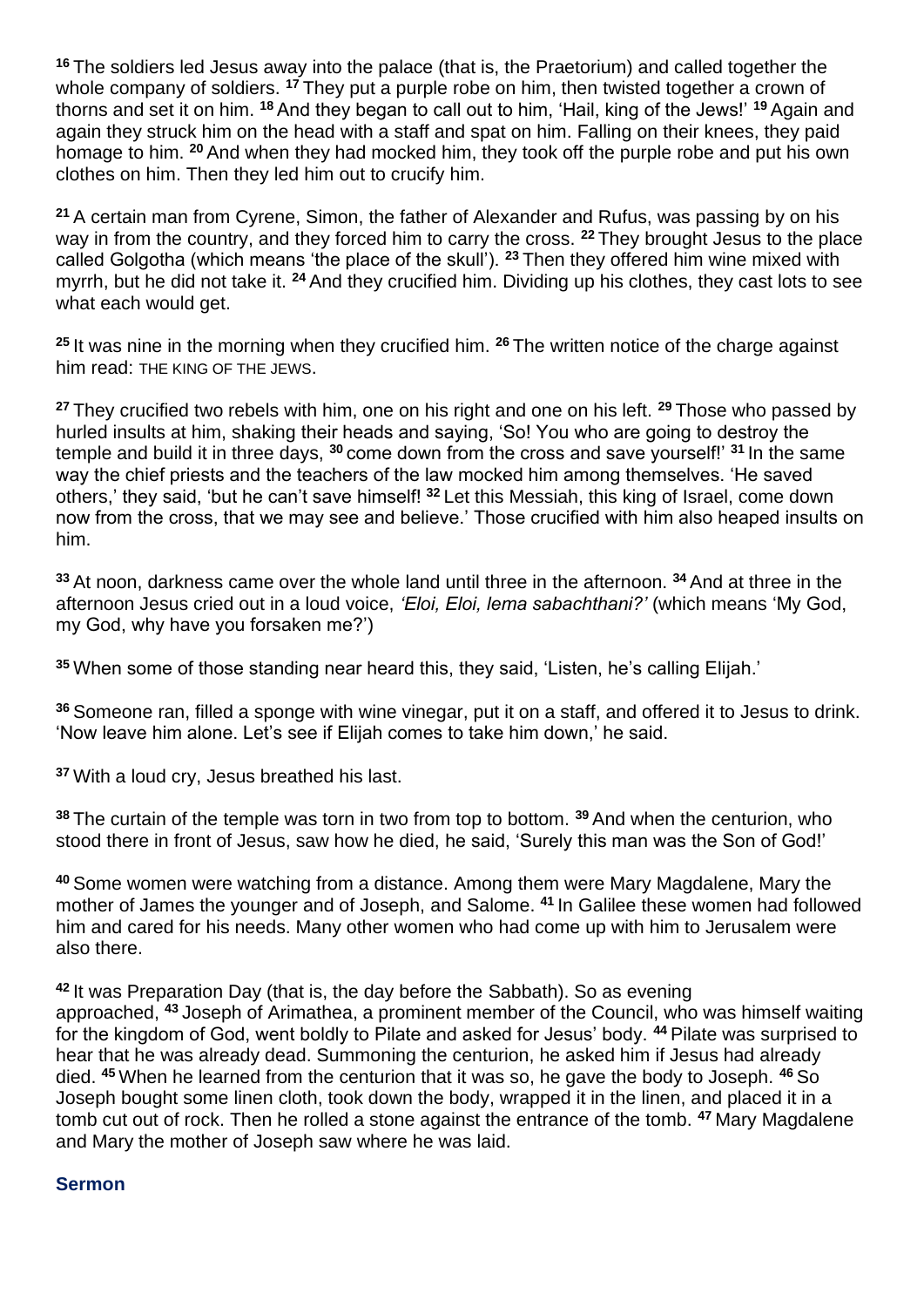Harold Wilson once observed that a week is a long time in politics. That is undoubtedly true, and it is equally true for the week in our Lord's life which followed the events we commemorate today on the Sunday we know as Palm Sunday. Of course, it is only John who makes mention of palm leaves – Mark makes do with branches cut from local fields and cloaks. If we had to cut down our neighbour's trees, and burn our own clothes, in order re-enact this triumphal entry, and to make ash for the following years Ash Wednesday service, I am sure there would be a less than favourable reaction.

People might even get a bit grumpy.

So, we make do with palm leaves which get blessed – that is set aside for a special purpose (they do not become magical objects possessing other-worldly powers, of course) and then either serve as bookmarks, occupants of pen-pots, clutters of mantelpieces or act as swords in the hands of juveniles until some are burnt the following year for Ash Wednesday. Unless your vicar does what I do, which is purchase a pot of palm ash from a church supplier! The rigmarole of burning palm crosses can be trying…….

For those in church today the service looks fairly different. Our service is basically split into two parts: the first being called, at least in Times and Seasons, 'The Liturgy of the Palms' and the second being entitled 'The Liturgy of the Passion'. Within the order of service there is no creed (although please note that the reading from Philippians is regarded as the earliest recorded creedal statement) nor, indeed, a formal confession.

Because we have this division, we have two gospel readings, both from Mark. The first, from chapter 11, is an account of our Lord's entry into Jerusalem and is read prior to the traditional blessing of the palms and procession. We can do the former, but the latter is problematic if we are to maintain a degree of covid compliance! The second is a complete reading of chapter 15, Mark's account of our Lord's trial, crucifixion, and death.

In passing, I think it's important that we hear that account in full. If one only attended church on a Sunday it would be perfectly possible to hear the Palm Sunday reading, with it's association with excitement and celebration, and then come the following Sunday for the celebration that is Easter, and not engage with the pain of the Friday at all.

Now there is much to be said about our Lord's entry into Jerusalem, and the references back to events in the Hebrew Bible and inherited tradition which really give the heads up that the messiah Jesus came as was different to that expected, perhaps, by the majority. However, we have thought about that in previous years, and will undoubtedly return to it.

Instead, let's think about something a bit different, which is helped by having these two gospel readings together.

Charles Dickens had his Tale of Two Cities; Mark has his Tale of Two Crowds.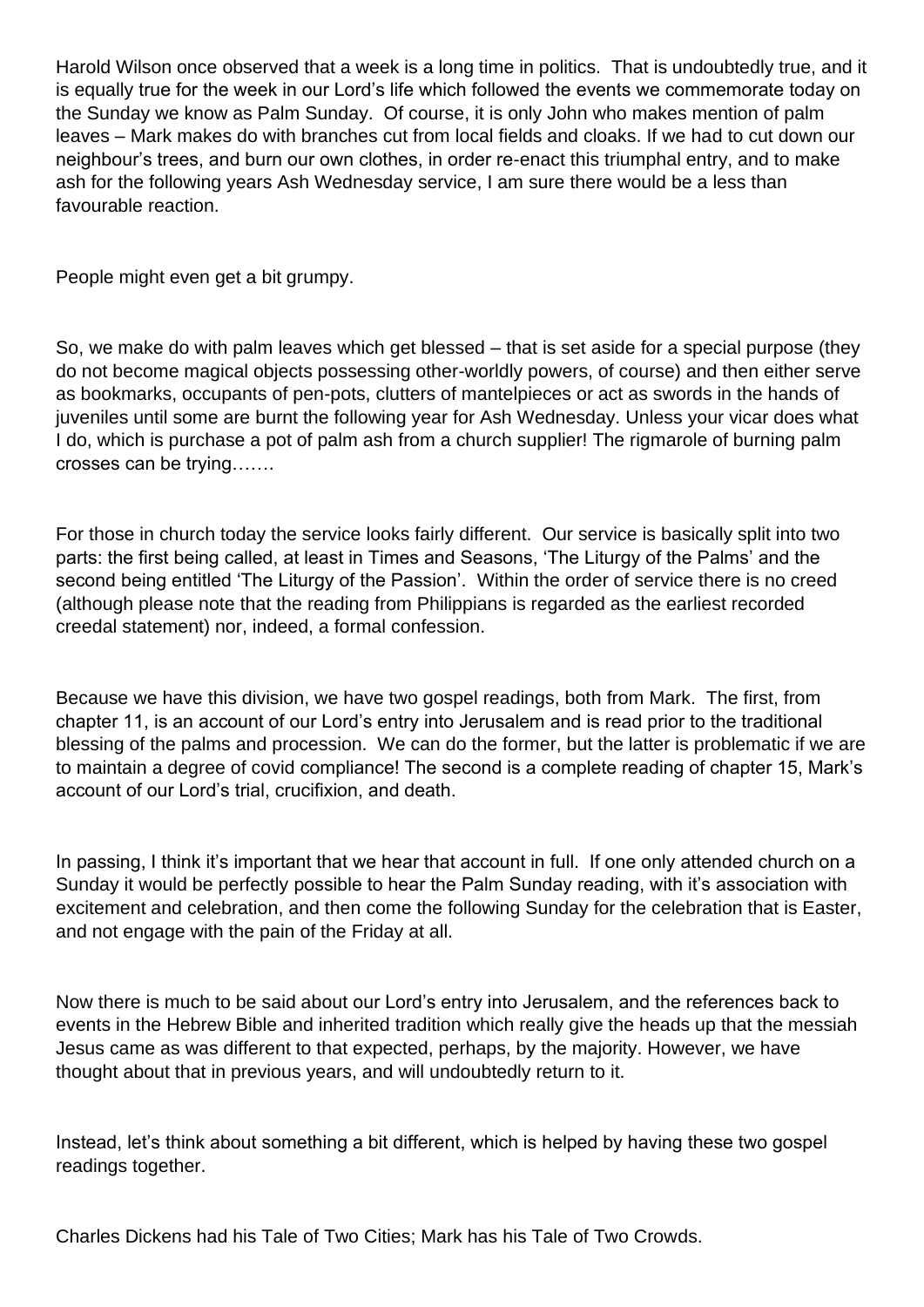The first crowd makes its appearance just before our reading from chapter 11. It appears in chapter 10 verse 46 as Jesus leaves the city of Jericho with his disciples and a large crowd. Now we quite often read of crowds following Jesus, but it is this crowd which witnesses the healing of the blind beggar Bartimaeus, who then joins in with that crowd and journeys towards Jerusalem. We do not know how much of this crowd had witnessed other parts of Jesus' ministry, but clearly it grew on the journey to Jerusalem. And it is this crowd, possibly swelled by city dwellers coming out to see what all the fuss was about, which threw their cloaks on the floor and cut branches from trees to line the road as Jesus approached Jerusalem. They completely misunderstood the message Jesus was giving them; the use of cloaks and branches suggest welcoming a conquering hero and political independence and the adoption of a psalm associated with the dominion of David speak to that. Nevertheless, this was, if you like, a crowd of Galileans, who are accompanying Jesus and his disciples to Jerusalem for the festival. Following the events they had witnessed they were already predisposed towards Jesus, probably associating themselves with Bartimaeus' description of Jesus as being the Son of David with all it messianic associations.

One then has the events of the following week building towards chapter 15. And in chapter 15 we encounter an entirely different crowd. This was the crowd which came to demand Pilate follow the custom to release a prisoner held by the Roman authorities. It is highly improbable that this crowd, and it need not have been a very big one, contained any of our Galilean pilgrims nor that they were representative of the Jerusalem population as a whole. Whilst it is, of course, perfectly possible that they had been recruited by the chief priests to lobby for Barabbas, if they could have anticipated Pilate's offer of a prisoner release, the text certainly makes it clear that they were influenced by those priests. Pilate offers to release Jesus to them but, at the behest and incitement of others, the crowd demands the release of Barabbas instead. And it is then this crowd which demands, twice, that Pilate should crucify Jesus.

One of the great stains upon the church, and indeed upon what one might idealistically call 'Western civilisation', is the association which has been made of this 'crowd' with the whole Jewish community. They were not representative of the whole. The lie that they were lies at the heart of so much of the anti-Semitism that we have seen historically and, indeed, which extends into the present. At the very best this crowd were a vocal minority, stirred up by a group of community leaders, who with Roman – and hence Gentile – collusion, saw that Jesus was crucified.

The point is, these are two, distinct, crowds. As RT Francis observes: 'There is no warrant here for the preacher's favourite comment on the fickleness of a crowd that could shout 'Hosanna' one day and 'Crucify him' a few days later. They are not the same crowd. The Galilean pilgrims shouted 'Hosanna' as they approached the city; the Jerusalem crowd shouted, 'Crucify him'.

Why do I labour this point? Firstly because, in the past, I have been quilty of treating those two crowds as one. Secondly, because I know that people continue to make those associations – they are quite deeply rooted. It is not because of malice or ignorance that those associations are made, but it is because of preaching or accounts they have heard. In fact, I don't think I've ever heard a sermon which addresses the issue. And finally because it reinforces the need for us to be careful and attentive in the way we read and study scripture.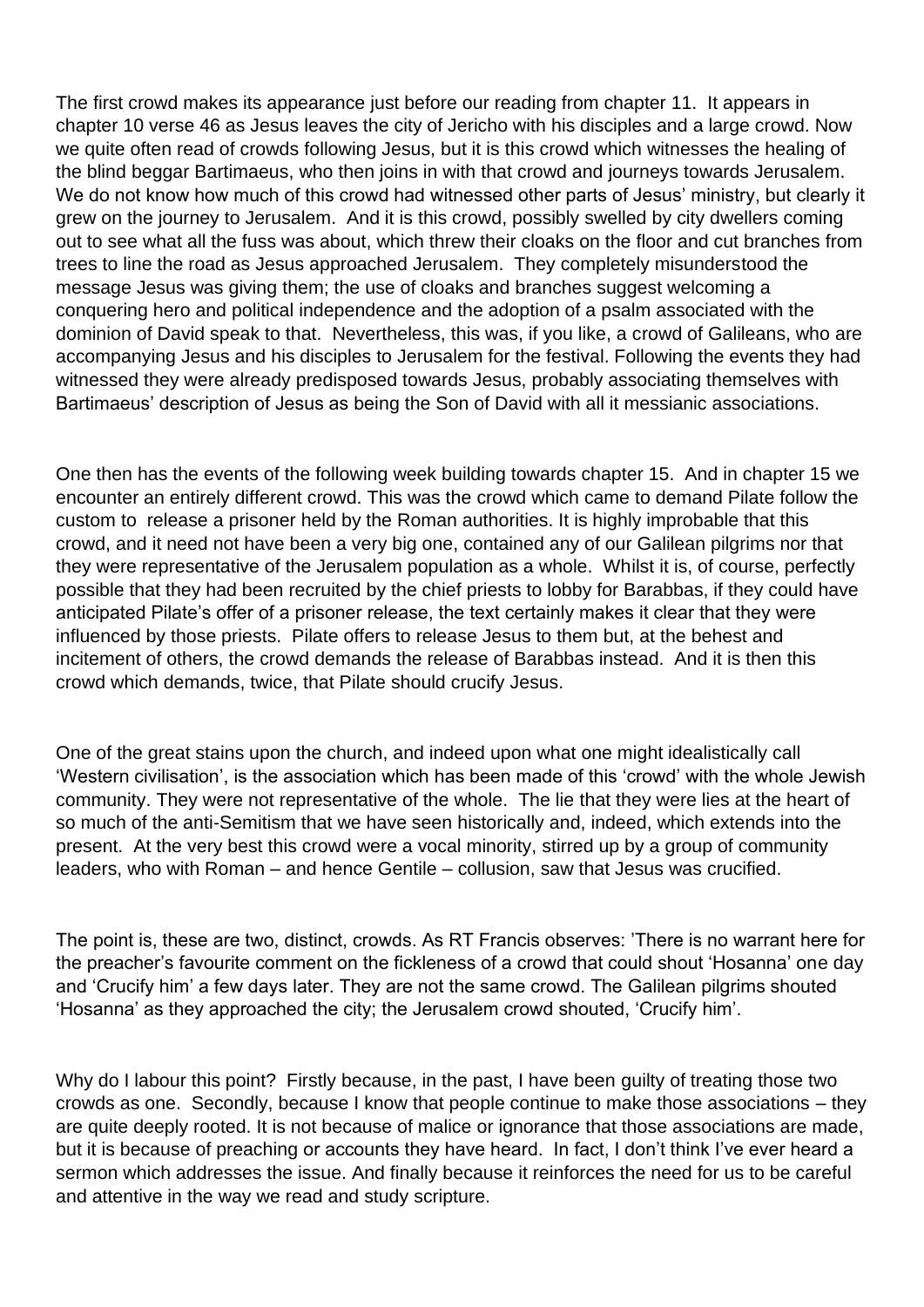The first crowd undoubtedly missed the subliminal message Jesus was giving about the nature of his messiahship. I have no doubt that there were some who were really disgruntled about that as the truth of that messiahship played itself out. Perhaps one of the lessons we can draw from that is that we should be careful that we seek to follow the direction God is calling us in, not to try and shape God's calling to our own agenda.

As for the second crowd, whose familiarity with the Jesus story would have been very different to the Galilean crowd, there is the warning that it is very easy to manipulate people, especially in the short-term. But, of course, that is an historical problem; no one would try manipulating a group of people, on either a small or large scale, these days - we're all far too sophisticated to fall for that!!

#### **Affirmation of Faith**

**I believe in God, the Father almighty, creator of heaven and earth. I believe in Jesus Christ, his only Son, our Lord, who was conceived by the Holy Spirit, born of the Virgin Mary, suffered under Pontius Pilate, was crucified, died, and was buried; he descended to the dead. On the third day he rose again; he ascended into heaven, he is seated at the right hand of the Father, and he will come to judge the living and the dead. I believe in the Holy Spirit, the holy catholic Church, the communion of saints, the forgiveness of sins, the resurrection of the body, and the life everlasting. Amen.**

#### **Prayers of Intercession**

We stand with Christ in his suffering.

For forgiveness for the many times we have denied Jesus, let us pray to the Lord. **Lord, have mercy.**

For grace to seek out those habits of sin which mean spiritual death, and by prayer and self-discipline to overcome them, let us pray to the Lord. **Lord, have mercy.**

For Christian people, that through the suffering of disunity there may grow a rich union in Christ, let us pray to the Lord. **Lord, have mercy.**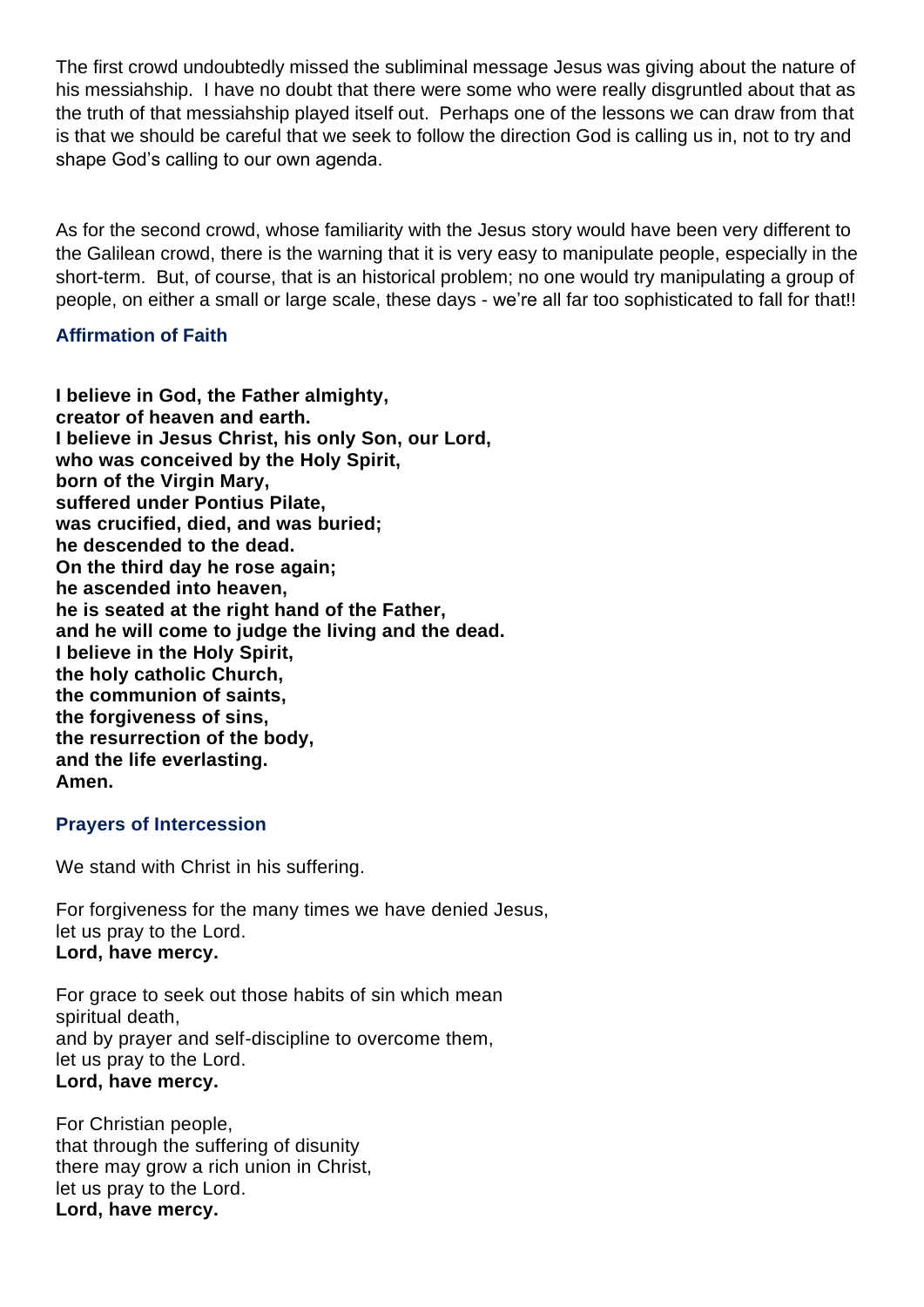For those who make laws, interpret them, and administer them, that our common life may be ordered in justice and mercy, let us pray to the Lord. **Lord, have mercy.**

For those who still make Jerusalem a battleground, let us pray to the Lord. **Lord, have mercy.**

For those who have the courage and honesty to work openly for justice and peace, let us pray to the Lord. **Lord, have mercy.**

For those in the darkness and agony of isolation, that they may find support and encouragement, let us pray to the Lord. **Lord, have mercy.**

For those who, weighed down with hardship, failure, or sorrow, feel that God is far from them, let us pray to the Lord. **Lord, have mercy.**

For those who are tempted to give up the way of the cross, let us pray to the Lord. **Lord, have mercy.**

That we, with those who have died in faith, may find mercy in the day of Christ, let us pray to the Lord. **Lord, have mercy.**

**Holy God, holy and strong, holy and immortal, have mercy upon us.**

#### **The Peace**

Once we were far off, but now in union with Christ Jesus we have been brought near through the shedding of Christ's blood, for he is our peace.

May the peace of the Lord be always with us and all those we love.

**Song: Make way, make way https://www.youtube.com/watch?v=gNDCyAB1Mvs**

## **An act of Spiritual Communion**

Our Father in heaven, hallowed be your name,